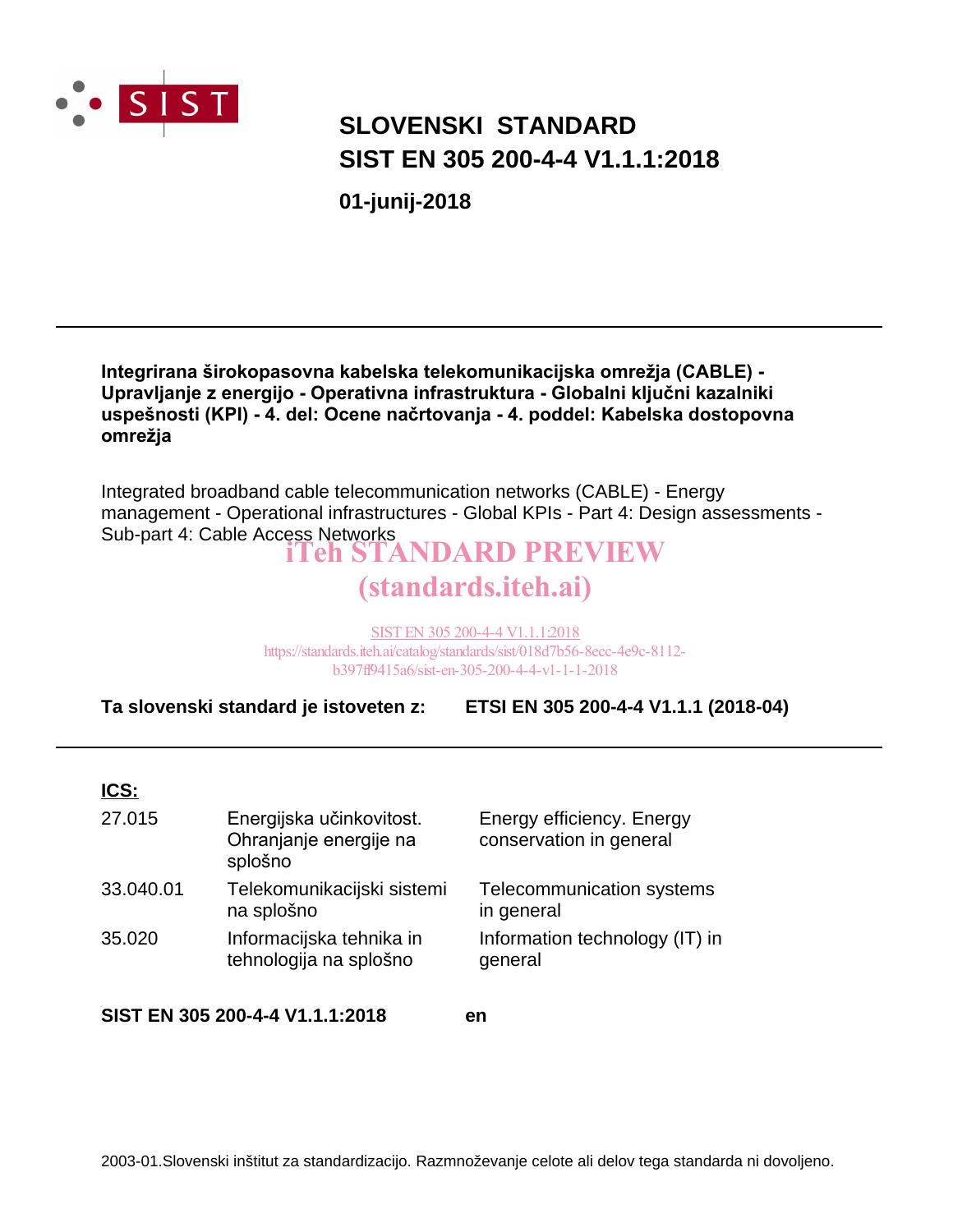### iTeh STANDARD PREVIEW (standards.iteh.ai)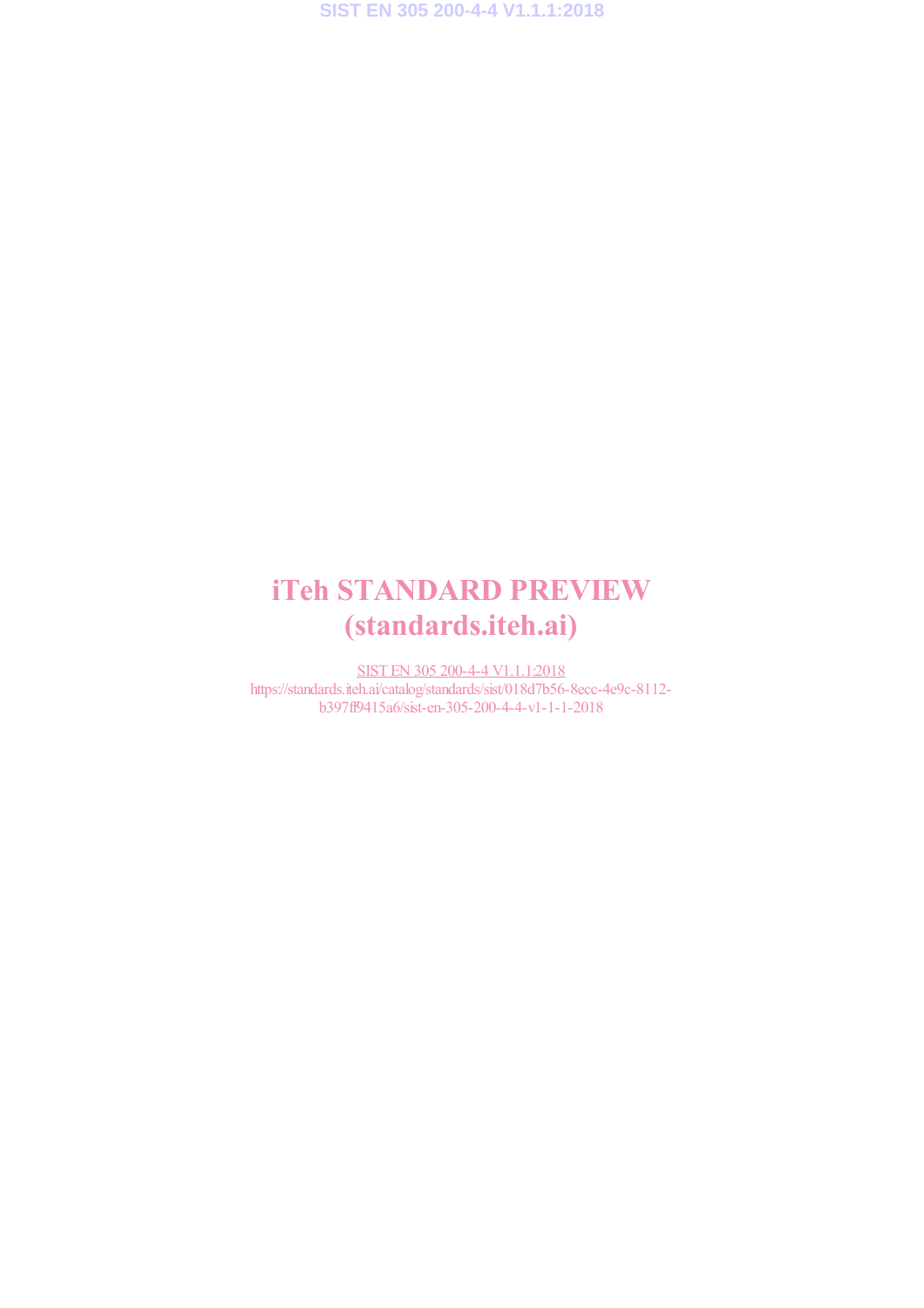#### **SIST EN 305 200-4-4 V1.1.1:2018**

# ETSI EN 305 200-4-4 V1.1.1 (2018-04)



**Integrated broadband cable** telecommunication networks (CABLE); Enengy management; **Operational infrastructures;** https://standards.iteh.ai/**GlobaldKRIS**7b56-8ecc-4e9c-8112-**Part 4: Design assessments; Sub-part 4: Cable Access Networks**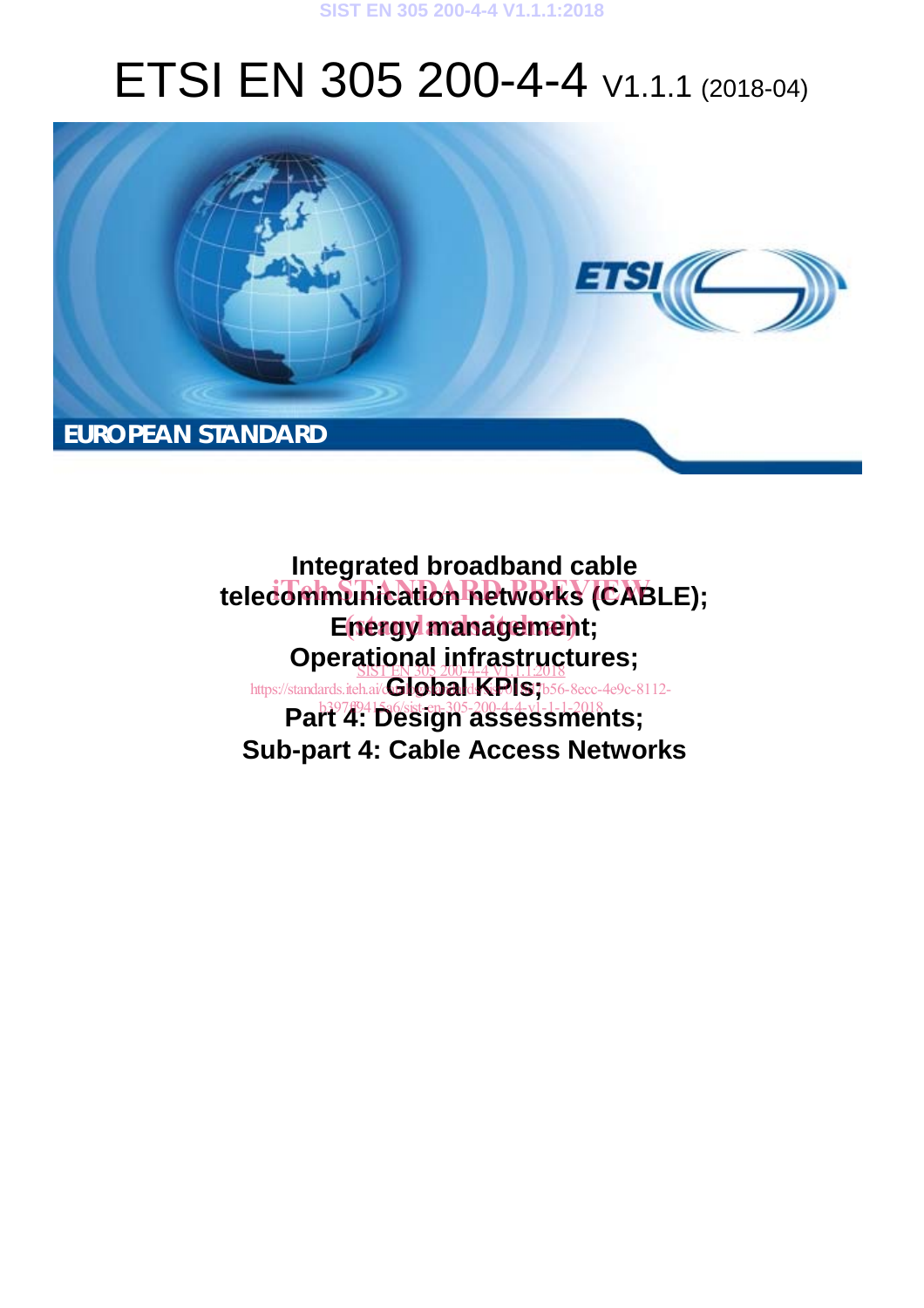Reference DEN/CABLE-00022

Keywords

cable, energy efficiency

#### *ETSI*

650 Route des Lucioles F-06921 Sophia Antipolis Cedex - FRANCE

Tel.: +33 4 92 94 42 00 Fax: +33 4 93 65 47 16

Siret N° 348 623 562 00017 - NAF 742 C Association à but non lucratif enregistrée à la iTeh SSous-Préfecture de Grasse (06) N° 7803/88 / IEW

#### (standards.iteh.ai)

*Important notice*  SIST EN 305 200-4-4 V1.1.1:2018

https://standards.iteh.ai/catalog/standards/sist/018d7b56-8ecc-4e9c-8112-<br>The present document can be downloaded from: http://www.etsi.org/standards-search B397ff83Bfill document can be downloaded itons<br>b397ff9412a6/sist-en-303-201-4-4-v1-1-2018

The present document may be made available in electronic versions and/or in print. The content of any electronic and/or print versions of the present document shall not be modified without the prior written authorization of ETSI. In case of any existing or perceived difference in contents between such versions and/or in print, the only prevailing document is the print of the Portable Document Format (PDF) version kept on a specific network drive within ETSI Secretariat.

Users of the present document should be aware that the document may be subject to revision or change of status. Information on the current status of this and other ETSI documents is available at https://portal.etsi.org/TB/ETSIDeliverableStatus.aspx

If you find errors in the present document, please send your comment to one of the following services: https://portal.etsi.org/People/CommiteeSupportStaff.aspx

#### *Copyright Notification*

No part may be reproduced or utilized in any form or by any means, electronic or mechanical, including photocopying and microfilm except as authorized by written permission of ETSI. The content of the PDF version shall not be modified without the written authorization of ETSI. The copyright and the foregoing restriction extend to reproduction in all media.

> © ETSI 2018. All rights reserved.

**DECT**TM, **PLUGTESTS**TM, **UMTS**TM and the ETSI logo are trademarks of ETSI registered for the benefit of its Members. **3GPP**TM and **LTE**TM are trademarks of ETSI registered for the benefit of its Members and of the 3GPP Organizational Partners. **oneM2M** logo is protected for the benefit of its Members.

**GSM**® and the GSM logo are trademarks registered and owned by the GSM Association.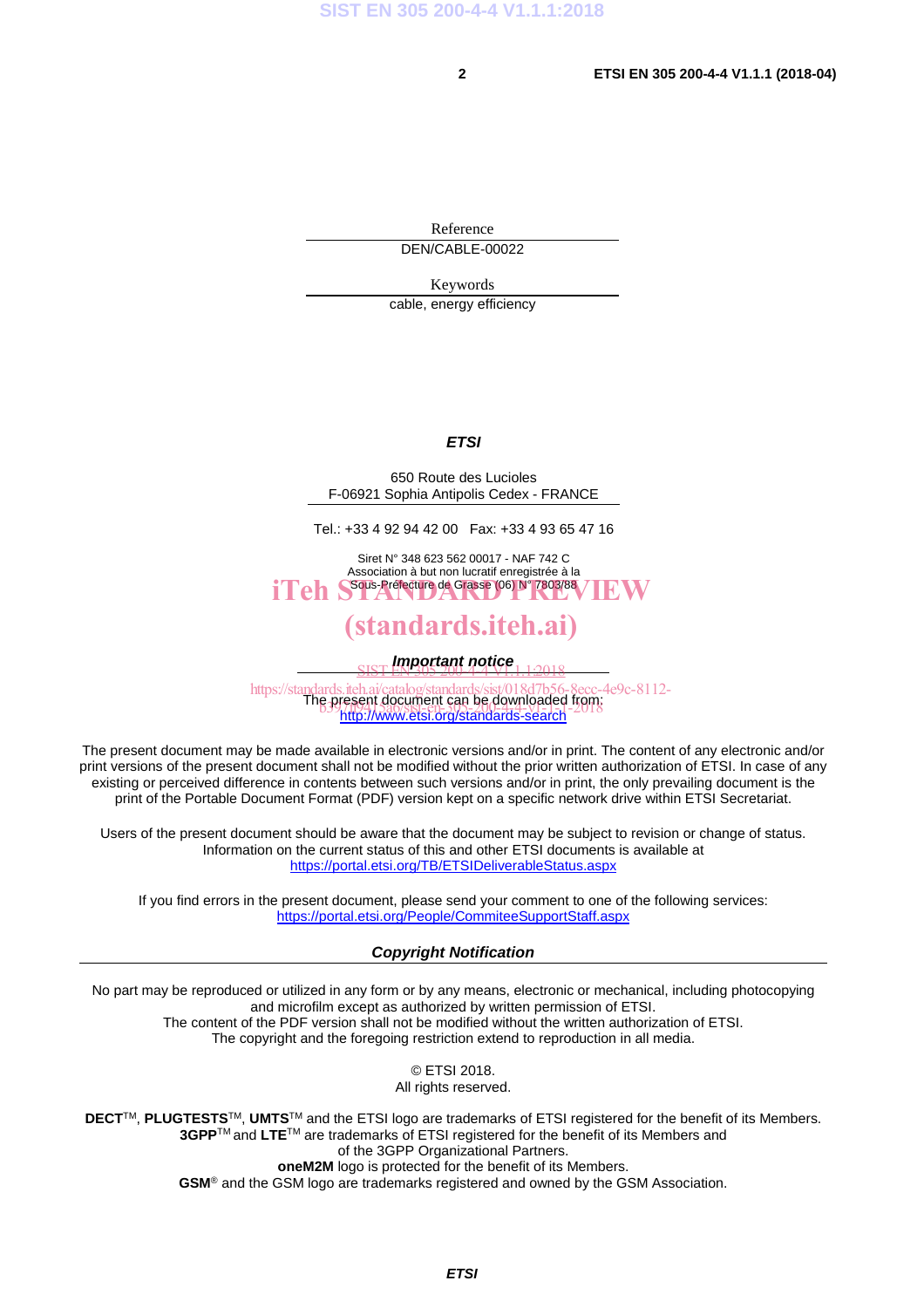$\mathbf{3}$ 

## Contents

| 1                |                                                                                          |  |
|------------------|------------------------------------------------------------------------------------------|--|
| 2                |                                                                                          |  |
| 2.1              |                                                                                          |  |
| 2.2              |                                                                                          |  |
| 3                |                                                                                          |  |
| 3.1              |                                                                                          |  |
| 3.2              |                                                                                          |  |
| 3.3              |                                                                                          |  |
| $\overline{4}$   |                                                                                          |  |
| 4.1              |                                                                                          |  |
| 4.1.1            |                                                                                          |  |
| 4.1.2            |                                                                                          |  |
| 4.1.2.1          |                                                                                          |  |
| 4.1.2.2          |                                                                                          |  |
| 4.1.2.3<br>4.1.3 | DOCSIS 3.1 The <b>STANDARD PREVIEW</b> Examples 15                                       |  |
| 4.1.4            |                                                                                          |  |
| 4.1.4.1          |                                                                                          |  |
| 4.1.4.2          |                                                                                          |  |
| 4.1.4.3          |                                                                                          |  |
| 4.2              | Application of KiPfE/standards.itch.ai/catalog/standards/sist/018d7b56-8ecc-4e9c-8112-17 |  |
| 4.3              |                                                                                          |  |
| 4.3.1            |                                                                                          |  |
| 4.3.1.1          |                                                                                          |  |
| 4.3.1.2          |                                                                                          |  |
| 4.3.2            |                                                                                          |  |
| 5                |                                                                                          |  |
| 5.1              |                                                                                          |  |
| 5.1.1            |                                                                                          |  |
| 5.1.2            | Objective KPIs                                                                           |  |
| 5.1.2.1          |                                                                                          |  |
| 5.1.2.2          |                                                                                          |  |
| 5.1.2.3          |                                                                                          |  |
| 5.1.2.4          |                                                                                          |  |
| 5.2              |                                                                                          |  |
| 5.3              |                                                                                          |  |
| 5.4<br>5.5       |                                                                                          |  |
| 5.5.1            |                                                                                          |  |
| 5.5.1.1          |                                                                                          |  |
| 5.5.1.2          |                                                                                          |  |
| 5.5.2            |                                                                                          |  |
| 5.5.2.1          |                                                                                          |  |
| 5.5.2.1.1        |                                                                                          |  |
| 5.5.2.1.2        |                                                                                          |  |
| 5.5.2.2          |                                                                                          |  |
| 5.5.2.2.1        |                                                                                          |  |
| 5.5.3            |                                                                                          |  |
| 5.5.3.1          |                                                                                          |  |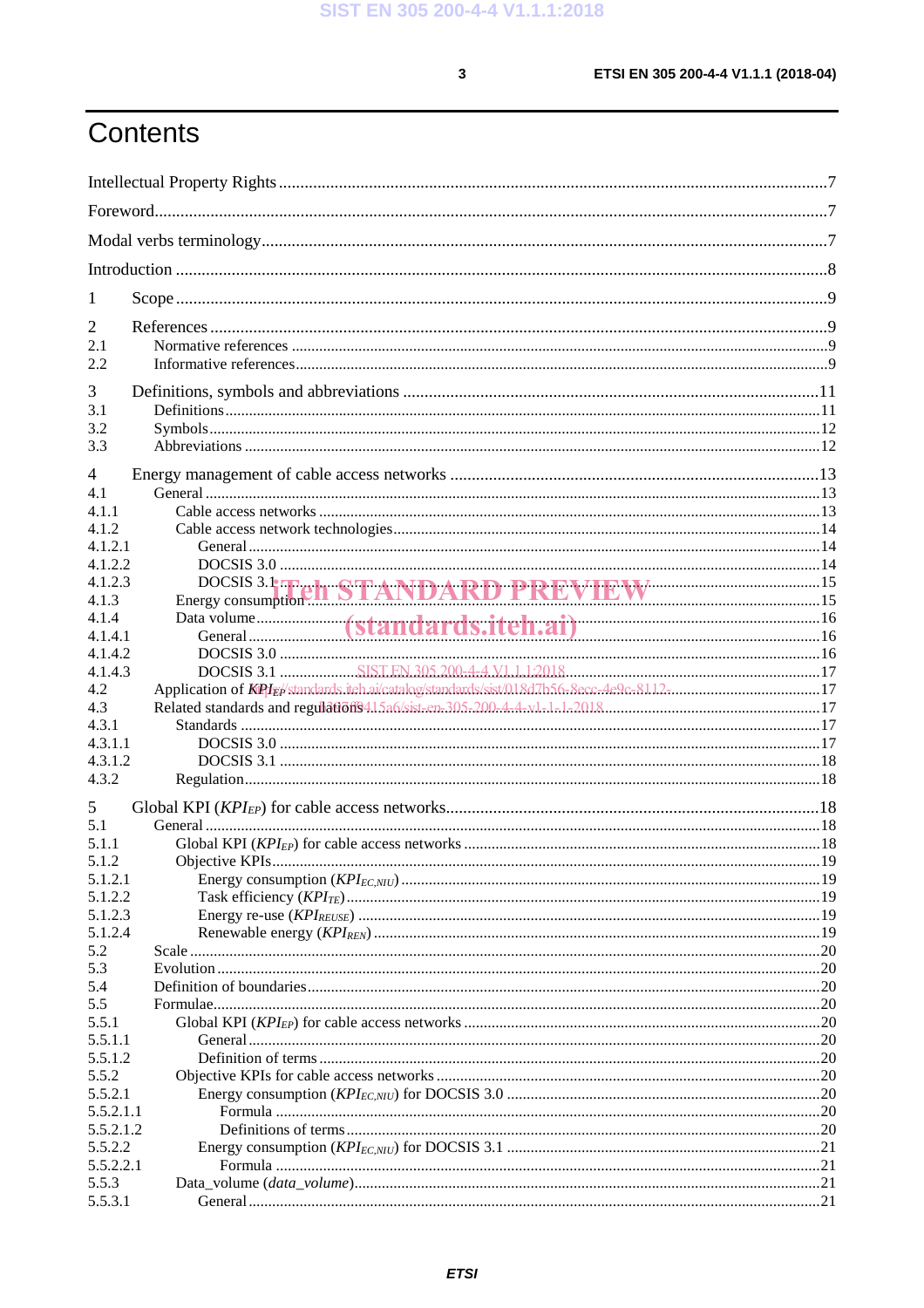$\overline{\mathbf{4}}$ 

#### ETSI EN 305 200-4-4 V1.1.1 (2018-04)

| 5.5.3.2   |                               |  |
|-----------|-------------------------------|--|
| 5.5.3.2.1 |                               |  |
| 5.5.3.2.2 |                               |  |
| 5.5.3.2.3 |                               |  |
| 5.5.3.3   |                               |  |
| 5.5.3.3.1 |                               |  |
| 5.5.3.3.2 |                               |  |
| 5.6       |                               |  |
|           | <b>Annex A (informative):</b> |  |
|           | <b>Annex B (informative):</b> |  |
|           | <b>Annex C</b> (informative): |  |
|           |                               |  |

### **iTeh STANDARD PREVIEW** (standards.iteh.ai)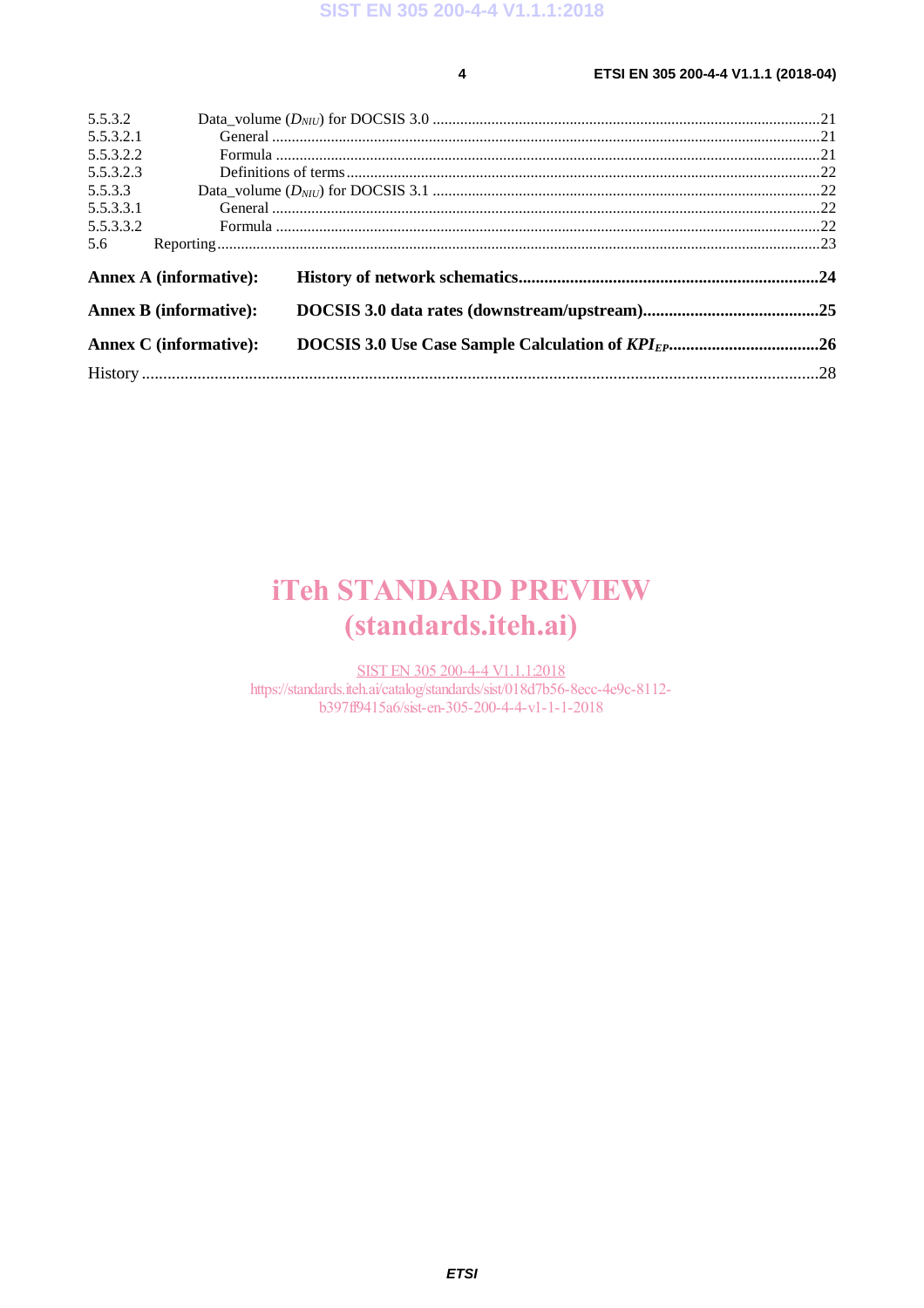### List of figures

### iTeh STANDARD PREVIEW (standards.iteh.ai)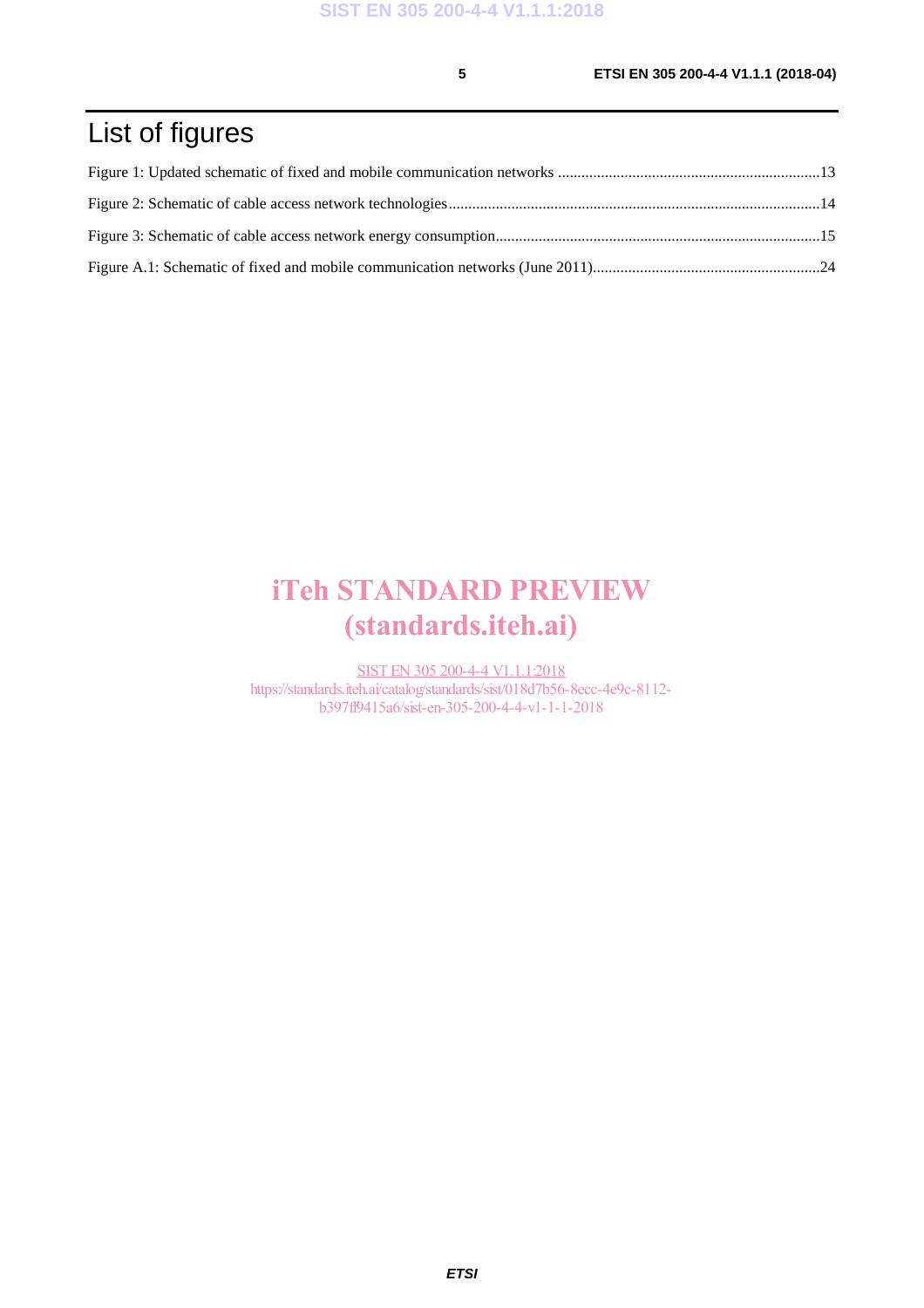### List of tables

### iTeh STANDARD PREVIEW (standards.iteh.ai)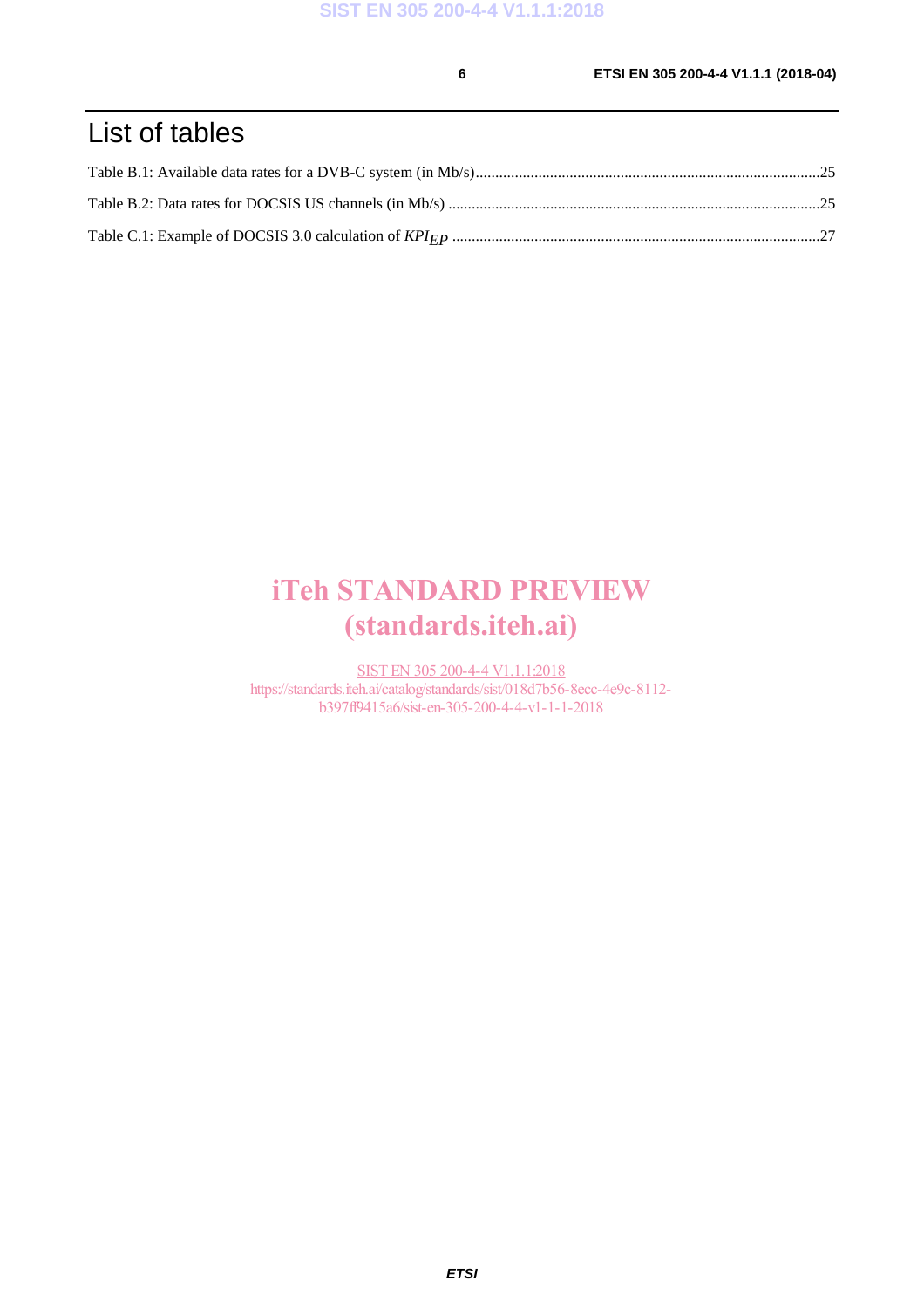### Intellectual Property Rights

#### Essential patents

IPRs essential or potentially essential to normative deliverables may have been declared to ETSI. The information pertaining to these essential IPRs, if any, is publicly available for **ETSI members and non-members**, and can be found in ETSI SR 000 314: *"Intellectual Property Rights (IPRs); Essential, or potentially Essential, IPRs notified to ETSI in respect of ETSI standards"*, which is available from the ETSI Secretariat. Latest updates are available on the ETSI Web server (https://ipr.etsi.org/).

Pursuant to the ETSI IPR Policy, no investigation, including IPR searches, has been carried out by ETSI. No guarantee can be given as to the existence of other IPRs not referenced in ETSI SR 000 314 (or the updates on the ETSI Web server) which are, or may be, or may become, essential to the present document.

#### **Trademarks**

The present document may include trademarks and/or tradenames which are asserted and/or registered by their owners. ETSI claims no ownership of these except for any which are indicated as being the property of ETSI, and conveys no right to use or reproduce any trademark and/or tradename. Mention of those trademarks in the present document does not constitute an endorsement by ETSI of products, services or organizations associated with those trademarks.

#### Foreword

This European Standard (EN) has been produced by ETSI Technical Committee Integrated broadband cable telecommunication networks (CABLE). telecommunication networks (CABLE).

The present document is part 4, sub-part 4 of a multi-part deliverable covering Global Key Performance Indicators for energy management of operational broadband deployment infrastructures as identified below:

SIST EN 305 200-4-4 V1.1.1:2018

- Part 1: "General requirements"; https://standards.iteh.ai/catalog/standards/sist/018d7b56-8ecc-4e9c-8112-
- Part 2: "Specific requirements<sup>b</sup>, 397ff9415a6/sist-en-305-200-4-4-v1-1-1-2018
- Part 3: "ICT sites";
- **Part 4: "Design assessments";**

**Sub-part 4: "Cable Access Networks".** 

| <b>National transposition dates</b>                                                         |                 |
|---------------------------------------------------------------------------------------------|-----------------|
| Date of adoption of this EN:                                                                | 24 April 2018   |
| Date of latest announcement of this EN (doa):                                               | 31 July 2018    |
| Date of latest publication of new National Standard<br>or endorsement of this $EN$ (dop/e): | 31 January 2019 |
| Date of withdrawal of any conflicting National Standard (dow):                              | 31 January 2019 |

### Modal verbs terminology

In the present document "**shall**", "**shall not**", "**should**", "**should not**", "**may**", "**need not**", "**will**", "**will not**", "**can**" and "**cannot**" are to be interpreted as described in clause 3.2 of the ETSI Drafting Rules (Verbal forms for the expression of provisions).

"**must**" and "**must not**" are **NOT** allowed in ETSI deliverables except when used in direct citation.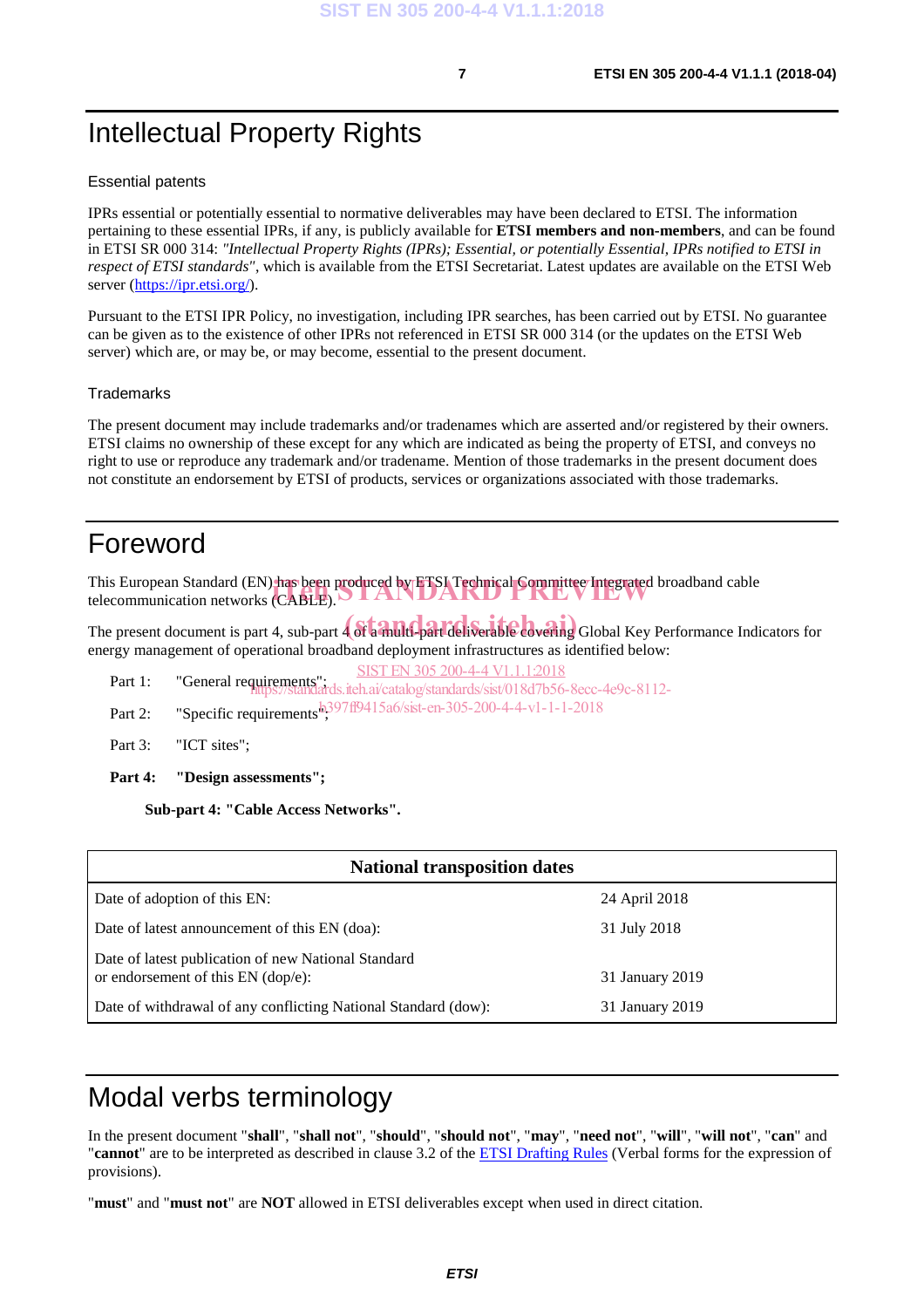### Introduction

Energy costs continue to rise, a trend that will continue in the future, while broadband penetration is introducing new active equipment to the network architecture. In this context, and to reflect other environmental aspects of sustainability, it is vital that the main telecommunication operators implement effective general engineering of fixed and mobile broadband networks and sites provisioning, managing or using those networks (i.e. ICT sites) in order to respond to critical issues of energy consumption while proposing essential solutions to true broadband deployment. To guide this process, it is essential that metrics are defined, termed Global Key Performance Indicators (KPIs), that enable energy usage to be managed more effectively.

The Global Key Performance Indicators of the ETSI EN 305 200 [i.4] series address operational infrastructures and do not consider design/operation of components of broadband deployment networks.

The ETSI EN 305 200 series of standards [i.4] comprises:

- ETSI EN 305 200-1 [i.5]: a generic requirements document addressing Global KPIs for operational infrastructures;
- a sub-series ETSI EN 305 200-2 that defines the Global KPIs, and drives energy management targets, for specific operational networks and sites and which describes how the Global KPIs are to be applied (which may be used to support future regulatory objectives):
	- ETSI EN 305 200-2-1 [i.6]: ICT sites;
	- ETSI EN 305 200-2-2 [i.7]: Fixed broadband access networks;
- NOTE: Excluding cable access networks.
	- ETSI EN 305 200-2-3 [i.8]: Mobile broadband access networks;

The standards do not define weightings of Objective KPIs or targets or limits for Global KPIs but may contain information on values that have been used by certain organizations.

• a sub-series ETSI EN 305 2005 itel line huding ETSI EN 305 2005 3-1 li 10 chat defines particular implementations of Global KPIs within ICT sites based on the requirements of ETSI EN 305 200-2-1 [i.6], and which may define levels of performance to simplify and provide clearer understanding of Global KPIs allowing the evaluation of performance of energy use management in ICT sites; SIST EN 305 200-4-4 V1.1.1:2018

The standards do not define weightings of Objective KPIs or targets or limits for Global KPIs but may contain information on values that have been used by certain organizations.

• a sub-series ETSI EN 305 200-4 including ETSI EN 305 200-4-4, the present document, that defines design assessments of Global KPIs, and drives energy management targets, for specific operational networks and sites and which describes how the Global KPIs are to be applied (which may be used to support future regulatory objectives).

These standards may be considered to be a contribution to the application of ISO 50001 [i.11] in relation to the development of policy for the continuous improvement of energy management and will accelerate:

- the availability of operational infrastructure architectures and network implementations that use energy more efficiently;
- the definition and attainment objectives for other environmental aspects of sustainability for operational broadband networks.

The present document specifies the requirements for a Global KPI for energy management (*KPI<sub>EM</sub>*) and its underpinning Objective KPI for energy consumption for cable access networks of broadband deployment employing DOCSIS 3.0 and/or DOCSIS 3.1.The requirements are mapped to the general requirements of ETSI EN 305 200-1 [i.5].

DOCSIS® is a registered Trade Mark of Cable Television Laboratories, Inc., and is used in the present document with permission.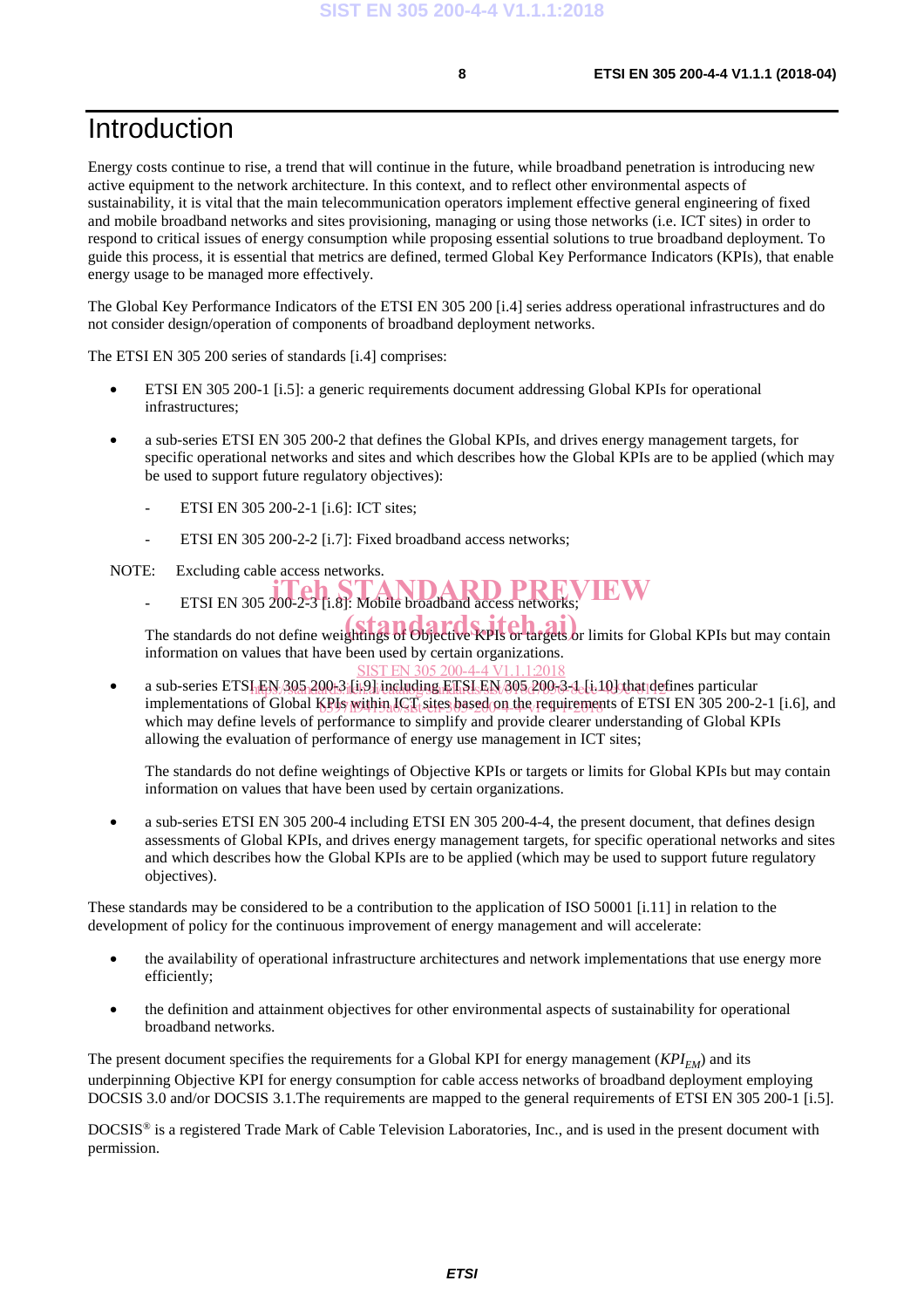#### 1 Scope

The present document specifies the requirements for a Global KPI for energy management (designated  $KPI_{EP}$ ) and its underpinning Objective KPI for energy consumption addressing the following objectives for the cable operator access networks of broadband deployment:

- energy consumption;
- renewable energy.

The requirements are mapped to the concepts of ETSI EN 305 200-1 [i.5].

Energy management of cable access networks comprises a number of independent layers. The present document addresses performance of infrastructures that supports the normal function of hosted ICT equipment within the cable access network (e.g. power distribution, environmental control, security and safety). The present document does not address other layers such as performance of ICT equipment itself, performance of usage of available processing power, and layers related to final service delivered (e.g. processing power required per itemized outcome) or overlay layers (e.g. final energy required per itemized outcome).

The environmental impact and management of different energy sources are outside the scope of the present document.

Within the present document:

- clause 4 describes the energy parameters for cable access networks employing DOCSIS 3.0 and/or DOCSIS 3.1 together with inclusions/exclusions of different energy sources;
- clause 5 specifies the requirements for measurement, calculation, classification and reporting of *KPI<sub>EP</sub>*. iTeh STANDARD PREVIEW
- 2 References

SIST EN 305 200-4-4 V1.1.1:2018

(standards.iteh.ai)

https://standards.iteh.ai/catalog/standards/sist/018d7b56-8ecc-4e9c-8112-

#### **2.1** Normative references $s_{st-en-305-200-44-v1-1-1-2018}$

References are either specific (identified by date of publication and/or edition number or version number) or non-specific. For specific references, only the cited version applies. For non-specific references, the latest version of the referenced document (including any amendments) applies.

Referenced documents which are not found to be publicly available in the expected location might be found at https://docbox.etsi.org/Reference/.

NOTE: While any hyperlinks included in this clause were valid at the time of publication, ETSI cannot guarantee their long term validity.

The following referenced documents are necessary for the application of the present document.

Not applicable.

#### 2.2 Informative references

References are either specific (identified by date of publication and/or edition number or version number) or non-specific. For specific references, only the cited version applies. For non-specific references, the latest version of the referenced document (including any amendments) applies.

NOTE: While any hyperlinks included in this clause were valid at the time of publication, ETSI cannot guarantee their long term validity.

The following referenced documents are not necessary for the application of the present document but they assist the user with regard to a particular subject area.